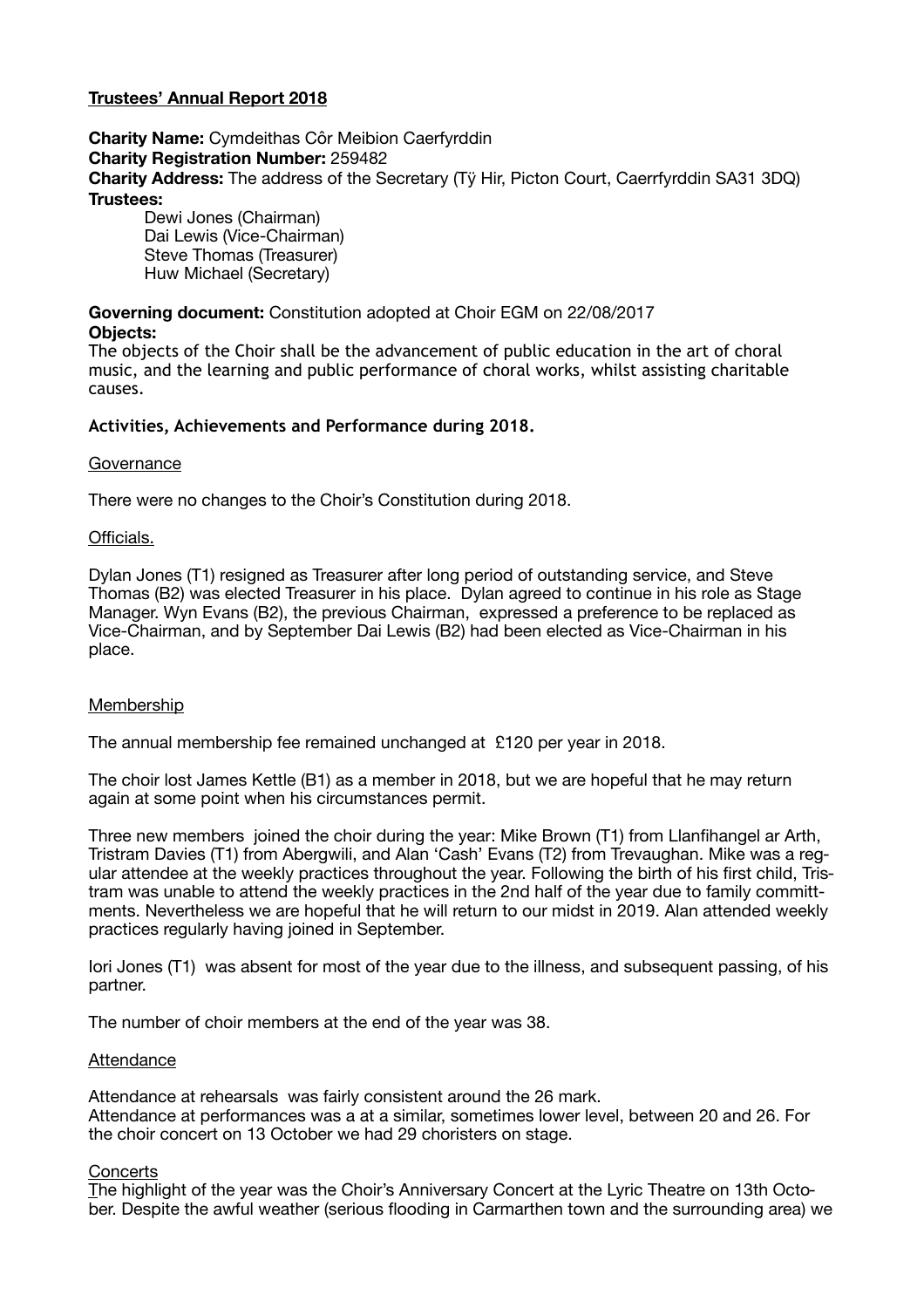succeeded in achieving a good audience at the Lyric. Our choir sang in an united choir with Mynydd Mawr, Dyffryn Aman, Dyffryn Tywi and Burry Port Male Voice Choirs. The evening's soloists were Trystan Llyr (Tenor) and Jessica Robinson (Soprano) , and the guest accompanist was Meirion Wynn Jones. The compere for the evening was Garry Owen (BBC). Based on feedback after the event, the concert was enjoyed by all and a good Male Voice sound ws achieved. Approx. £4000 profit was made. The evening's President, Mr Brian Jones, Castell Howell, contributed generously to the costs of the concert.

In addition, the choir held a concert under the auspices of Carmarthenshire Tourist Board on the Gwili Railway in June. In December the choir joined Burry Port Male Voice choir for a concert in St Mary's Church, Burry Port with Wyn Maskell conducting the joint choir. The evening's soloists included Elin Manahan Thomas and Osian Wyn Bowen. Proceeds from the evening were for the benefit of the RNLI.

### **Weddings**

We sang at 5 weddings during the year raising valuable income for the choir. Our performances were well received at all the weddings.

April - English Baptist Church - Peter Davies (B1) and Pat August- Abergwili Chapel (Angharad Eynon) August- Llangunnor Church (Emily James) October - Llanrhidian (Michelle Lawlor) November - Pontargothi Church (Georgia Reed)

# Funerals

The choir sang at the funeral of Mr Ken Davies, Clynderwen on July 6th.

**Charities** 

Owing to the healthy state of the finances, the Choir committee decided in 1Q18 to make donations to local charities in each of the succeeding quarters:

2Q - Eiriol £250

3Q - Morriston Hospital League of Friends £250

4Q - Llyfrau Llafar Cymru/ Talking Books Wales £250

In addition, the choir performed at the following events to raise money for charity: Alzheimers - St Catherine's Walk (switching on the Christmas lights) Tenovus - Christ Church (annual Christmas Concert) Glangwili Hospital League of Friends - collections in Day's and M&S supplemented by a choir donation to make the sum up to £200. Merched y Wawr Plygain - Christian Aid - £60

Social Activities:

Pie and Mash evening in the Quins Club - March. Tea on the Gwili Railway - May. An afternoon in the Rake and Riddle Penclawd following the wedding in Llanrhidian - October. Anniversary Dinner at the Falcon- November. Long service award plates were presented to those members who had given more than 25 years' service to the choir.

**Repertoire** 

The choir added 1 new item to its repertoire in 2018: Hafan Gobaith, in addition to re-familiarisation with other pieces from the past in preparation for the Anniversary Concert: Amen (This Little Light of Mine), Dashenka.

The choir's repertoire is listed on the website.